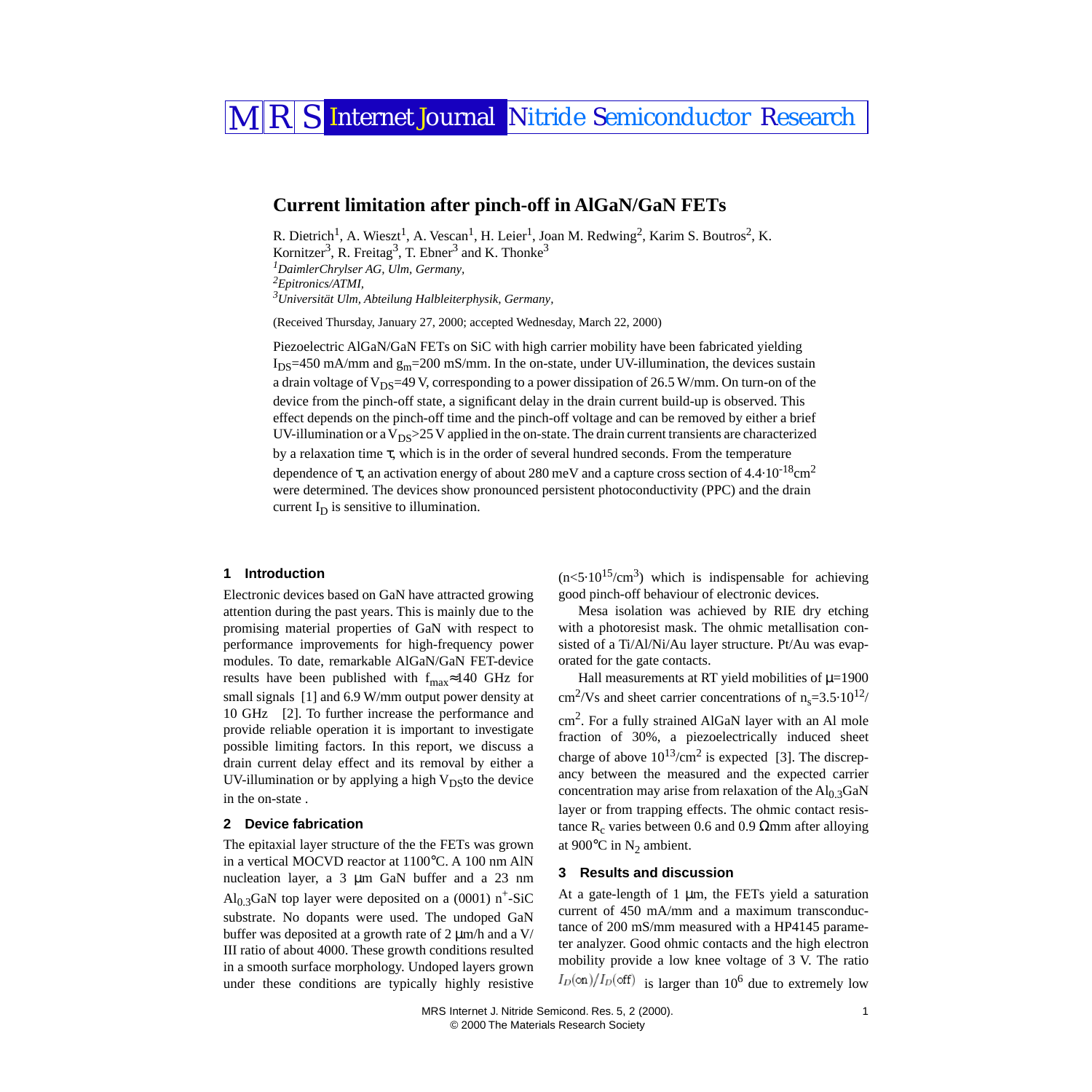gate-leakage currents. In a two terminal setup, gatedrain breakdown occurs at 110 V and is independent of the gate-drain spacing from 1.4 to  $6 \mu m$ . The mesa isolation is about 40 GΩ measured at 30 V between two different mesas. As the etch depth is only 100 nm, this result indicates that the buffer is highly resistive.

Figure [1](#page-2-3) shows the output characteristic of a 20  $\mu$ m device. The FET sustains its maximum drain current of 540 mA/mm up to  $V_{DS}$ =49 V (Figure [1](#page-2-3)). The corresponding power dissipation of 26.5 W/mm did not destroy the device due to the excellent thermal conductivity of the SiC substrate. This measurement was carried out under UV-illumination with a Hg-lamp. In order to obtain a well defined state of the device these conditions were chosen since the device performance is dependent on the previous biasing conditions, as discussed below.

Measuring the output characteristic of the FETs under room light, a drastic current reduction is observed when the device is measured for a second time, 10 s after the first measurement. Figure [2](#page-2-3) shows the topmost traces of the output characteristics measured for the first time (device was at equilibrium), 10 seconds later and a third time after a brief UV-illumination. Obviously, the current reduction can be removed by incident photons. This current reduction can equally be removed by applying a drain voltage  $V_{DS}$  > 25 V. Before measuring this trace, the device was pinched off at  $V_{GS}^{0}$ =-10 V for 5 min to get a pronounced current reduction (dotted line). The sudden removal of the current reduction at  $V_{DS} > 25$ V can be explained by field enhanced carrier emission from traps. At  $V_{DS}=25$  V the electrical field between drain and gate is at least 20 MV/m.

It is observed that the current reduction is influenced by the "history" of the gate voltage. Hence, the transients of the drain current  $I_D$  at fixed drain and gate biases were studied for different gate pre-biasing conditions. This pre-biasing is denoted by the superscript  $<sup>0</sup>$ .</sup> Figure [3](#page-2-3) shows the results of  $I_D(t)$ . Before t=0, the device was pre-biased for 5 min at the  $V_{GS}^0$  value indicated in the figure and at  $V_{DS}^0=100$  mV. At t=0, the device was turned on  $(V_{GS}=0 V)$  and  $I_D$  was recorded for 20 000 s. A low  $V_{DS}$  value was applied in order not to influence the current recovery process by the applied drain voltage. As the drain current is very sensitive to incident light, the whole measurement was carried out in the dark and prior to each measurement the device was kept for 5 hours at zero bias in the dark to achieve approximately thermodynamic equilibrium. The current reduction effect becomes more pronounced as a lower pre-biasing value  $V_{GS}^0$  is chosen.

After  $V_{GS}^0$  = 10 V it takes the drain current several seconds to reach even 1% of its saturation value. At such a heavy pre-biasing,  $I_D(t)$  has a point of inflection indicating a second order effect. No point of infliction is observed for  $V_{GS}^0 \geq -5$  V. The transients can be divided into two regions: A region of fast current increase (0≤t≤1000 s) and a region of slow current increase  $(t>1000 \text{ s})$ . These results may be explained assuming that traps are responsible for the current reduction. However, the location of the traps cannot be identified from these experiments. Charged deep levels in the region below the gate may deplete the channel of mobile carriers. Also, under large negative gate bias, the lateral field between gate and drain may lead to a charge redistribution on the surface or in the AlGaN barrier layer.

Assuming the existence of traps in the semiconductor or on the surface, the following simple approach can be pursued to explain the observed current reduction: If the traps can be negatively charged, this immobile charge depletes the channel and limits the drain current. As a result, after turning on the device, the channel remains highly resistive. Subsequently, the system relaxes slowly towards its equilibrium state by emission of the trapped electrons and the drain current builds up. Invoking the principle of detailed balance and neglecting hole emission from the traps, the time constant  $\tau$  of the build-up process should follow the relationship [\[4\]:](#page-2-4)

$$
\ln(T^2 \tau) = \frac{E_a}{k} \cdot \frac{1}{T} - \ln\left(\frac{\sigma \overline{v} N_c}{T^2}\right) \tag{1}
$$

 $\overline{v}$  is the thermal velocity of electrons, σ the electron capture cross section, k the Boltzmann constant,  $N_c$  the effective density of states in the conduction band, τ the time constant and  $E_a$  the activation energy. In this model, the transients show an exponential behaviour:

$$
I_D(t) = a + b(1 - e^{-t/\tau})
$$
 (2)

<span id="page-1-0"></span> This simple model cannot describe the transients as a whole, but for the region of fast current increase it seems to be at least a valid approximation.

Using this approach, the transients measured at different temperatures (RT—280°C, Figure [4](#page-2-3)) were fitted with ( Equation [\(2\)\)](#page-1-0) and the time constant  $\tau$  was extracted. From the temperature dependence of  $\tau$  an activation energy  $E_a = 280$  meV and a capture cross section of  $4.4 \cdot 10^{-18}$ cm<sup>2</sup> are extracted from the Arrheniusplot as depicted in Figure [5.](#page-2-3)

To investigate the region of slow drain current increase we studied the wavelength dependence of the steady state drain current  $I_D^{\infty}$ . The device was biased at  $V_{GS}=0$  V and  $V_{DS}=100$  mV for one day in the dark before  $I_d^{\infty}$ (dark) was measured. In the following the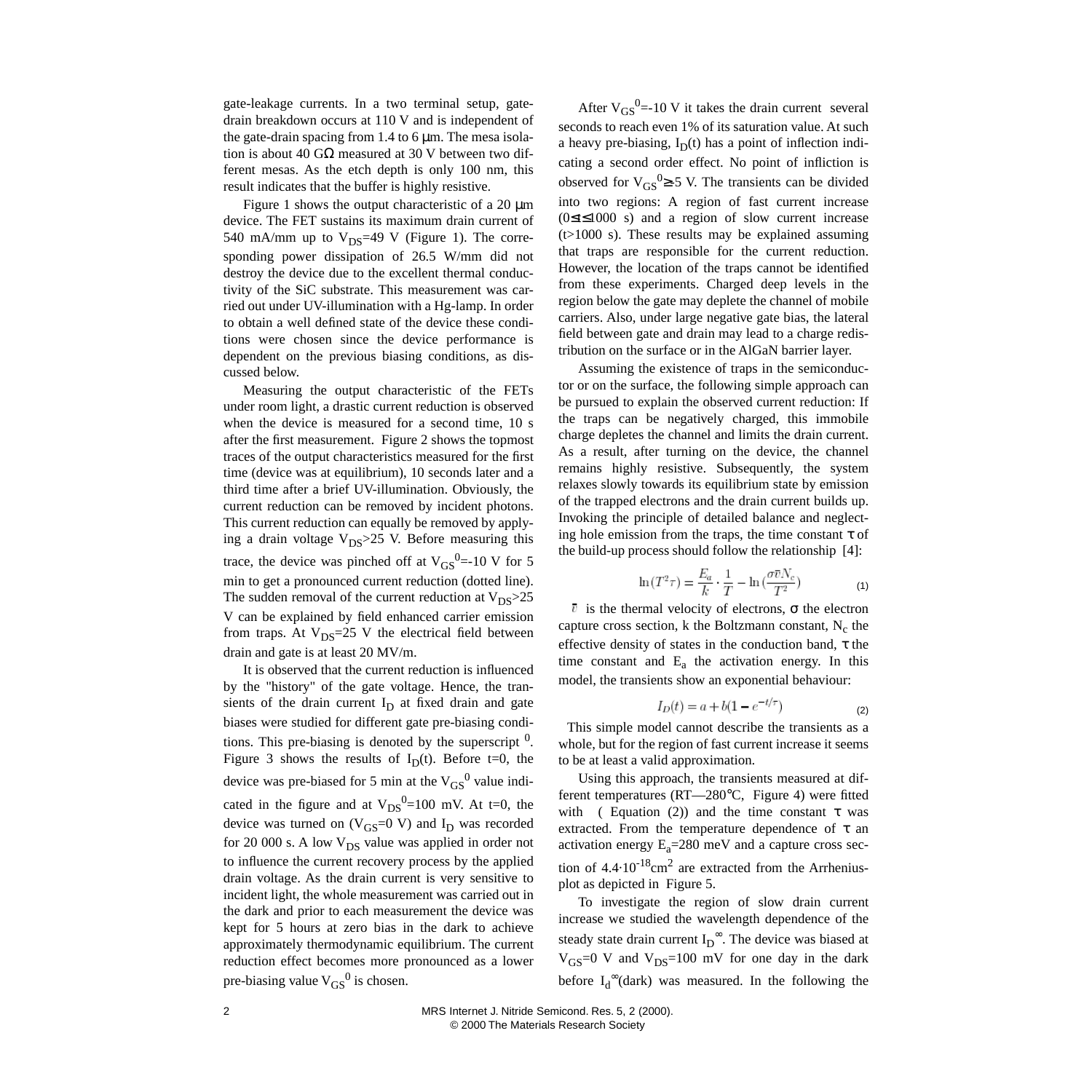device was illuminated with a light intensity of 0.4 W/ m<sup>2</sup> with the wavelengths  $\lambda$  = 1500 nm, 1200 nm and the values indicated in Figure [6.](#page-2-3) The corresponding drain current was measured after 10,000 s of constant illumination. For the long wavelengths we used a halogen lamp and a monochromator for wavelength selection. A Xe-lamp was used for the short wavelengths. At  $λ=1500$ nm and 1200 nm no significant current variation was observed. For  $\lambda \leq 900$  nm I<sub>D</sub> increased. The energy of the onset of the current increase is well below the bandgap energy of GaN. The results indicate, that the material exhibits pronounced persistent photoconductivity (PPC).

#### **4 Conclusion**

It was shown that the drain current in the investigated undoped AlGaN/GaN FETs is dependent on the gate and drain bias history. The drain current recovery is a function of temperature with an activation energy of  $E_a = 280$  meV. The physical origin of the current reduction after pinch-off and its relation to the PPC is not yet understood. Further work has to be done to determine if the extracted activation energy  $E_a$  is related to a discrete state or an emission barrier [\[5\]](#page-2-5) [\[6\]](#page-2-6) [\[7\]](#page-2-7) [\[8\].](#page-2-8) The assumption that the PPC and the current reduction are of the same origin is under current investigation. The effect of the current reduction needs to be identified and eliminated as it may be detrimental to the large signal performance of RF power devices.

### **REFERENCES**

<span id="page-2-0"></span>[1] K. Chu, B. Green, L.F. Eastman, "AlGaN/GaN '- HEMT's for High Power Microwave Amplifiers", MRS Meeting (4/13-17, 1998), CA, USA

<span id="page-2-1"></span>[2] S. T. Sheppard, K. Doverspike, W. L. Pribble, S. T. Allen, J. W. Palmour, L. T. Kehias, T. J. Jenkins, *IEEE Electron Dev. Lett. 20*, 161 (1999).

<span id="page-2-2"></span>[3] O. Ambacher, J. Smart, J. R. Shealy, N. G. Weimann, K. Chu, M. Murphy, W. J. Schaff, L. F. Eastman, R. Dimitrov, L. Wittmer, M. Stutzmann, W. Rieger, J. Hilsenbeck, *J. Appl. Phys. 85*, 3222 (1999).

<span id="page-2-4"></span>[4] D.K. Schroder, "Semiconductor material and device characterization", John Wiley Sons, New York (1990)

<span id="page-2-5"></span>[5] A.Y. Polyakov, N.B. Smirnov, A.V. Govorkov, M. Shin, M. Skowronski, D.W. Greve, *J. Appl. Phys. 84*, 870-876 (1998).

<span id="page-2-6"></span>[6] M. T. Hirsch, J. A. Wolk, W. Walukiewicz, E. E. Haller, *Appl. Phys. Lett. 71*, 1098 (1997).

<span id="page-2-7"></span>[7] H. M. Chen, Y. F. Chen, M. C. Lee, M. S. Feng, *J. Appl. Phys. 82*, 899 (1997).

<span id="page-2-8"></span>[8] C. H. Qiu, J. Y. Pankove, *Appl. Phys. Lett. 70*, 1983 (1997).

#### <span id="page-2-3"></span>**FIGURES**



Figure 1. Output characteristic measured under UVillumination.



Figure 2. Topmost trace of the output characteristic for  $V_{GS}$ =1V: a) after several hours at roomlight and zero bias (straight line), b) 10s afterwards (dashed line), c) after brief UV-illumination (dash-dotted line). The dotted line shows the topmost trace after pinching off the device for 5 min.